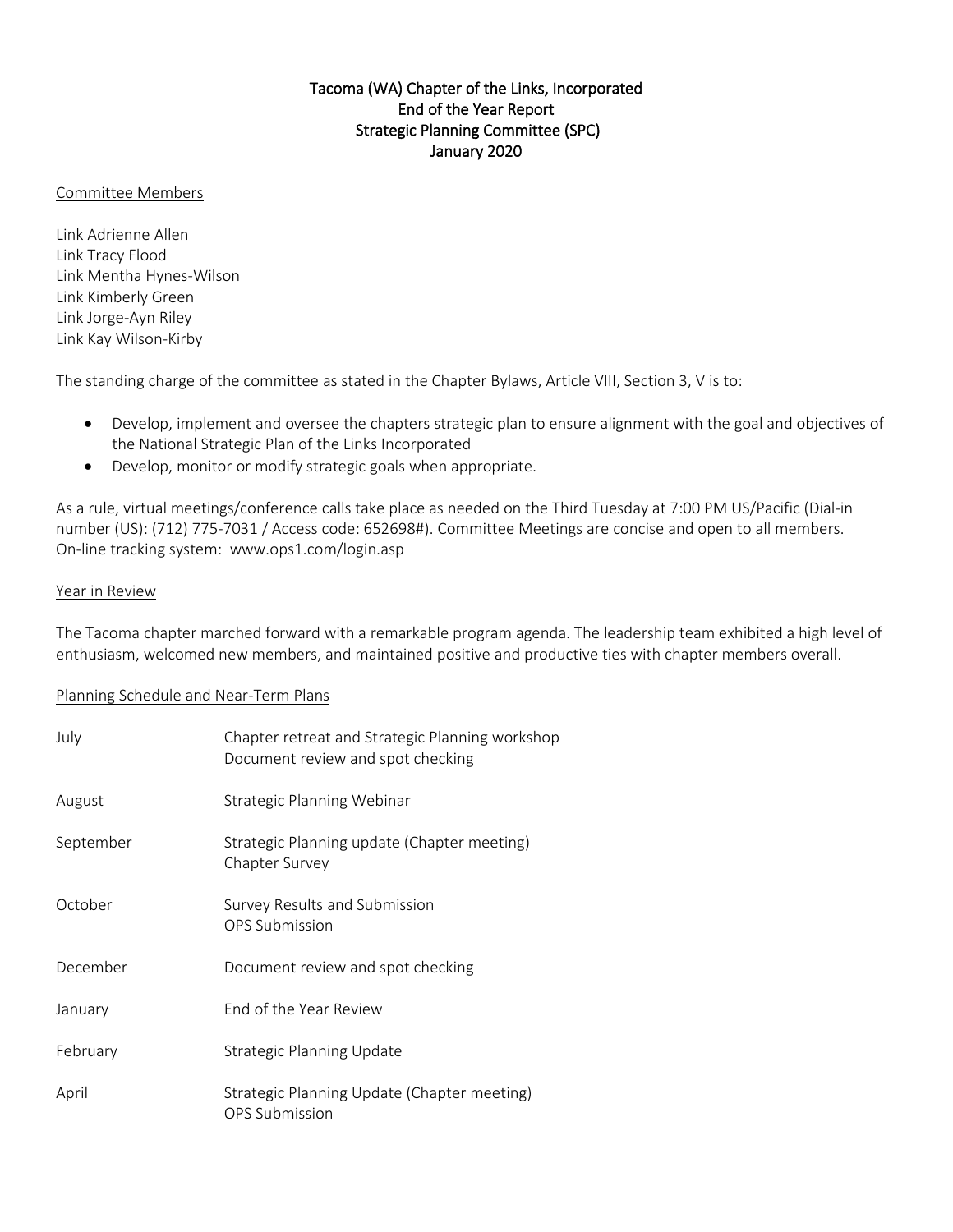#### May Groundwork for Leadership Transition

### Strategic Areas and Accomplishments

Goal 1. Organizational Assessment and Alignment

- Ensure quarterly review of the Strategic Plan, program outcomes and assessment expectations.
- Each chair (100%) to complete and submit on-line program report by the designated deadline.
- Realize 60% completion rate for all local, area, and national surveys.

# STATUS: *Partially met (50%)*

Goal 2. Enhance and sustain a transformational program

- By the end of 2020, 80% of chapter members utilize the Service Delivery Model and demonstrate a working knowledge of chapter goals and objectives.
- Reach at least 150 adults within Tacoma's Black and African American communities through the *Many Facets of Mental Health*, an educational program promoting mental health awareness within Tacoma's Black and African American communities, and achieve 70% or higher satisfied rating among participants.
- Each of the Facet Committees to carry out three activities per program year and achieve 70% or higher satisfied/good rating among participants. One of the activities will align with and support the annual health forum.
- Maintain collaborative partnerships with various community service organizations and establish one new partnership each year.

# *STATUS: Partially met (60%)*

Goal 3. Enhance Member Services and Engagement

- Conduct membership recruitment and attract no less than five new members during the membership cycle with emphasis on the "40 under 40" initiative.
- Optimize induction and mentoring efforts to facilitate a smooth transition into the chapter and an 80% or higher satisfied/good rating among new members.
- Improve participation in friendship activities by 10%.
- Log a minimum of 960 service hours.

### STATUS*: Partially met (60%)*

Goal 4. Fund development - Form ad hoc committee

- Yearly alignment of Operations, Membership and Finance with funding priorities.
- Identify opportunities to be appointed to local, state, regional committees, to further contribute to brand value.
- Active in voter registration and grassroots efforts for candidates who share our vision.
- Provides resources to help raise awareness of 2020 Census.

### STATUS*: Partially met (60%)*

Goal 5. Leadership Development